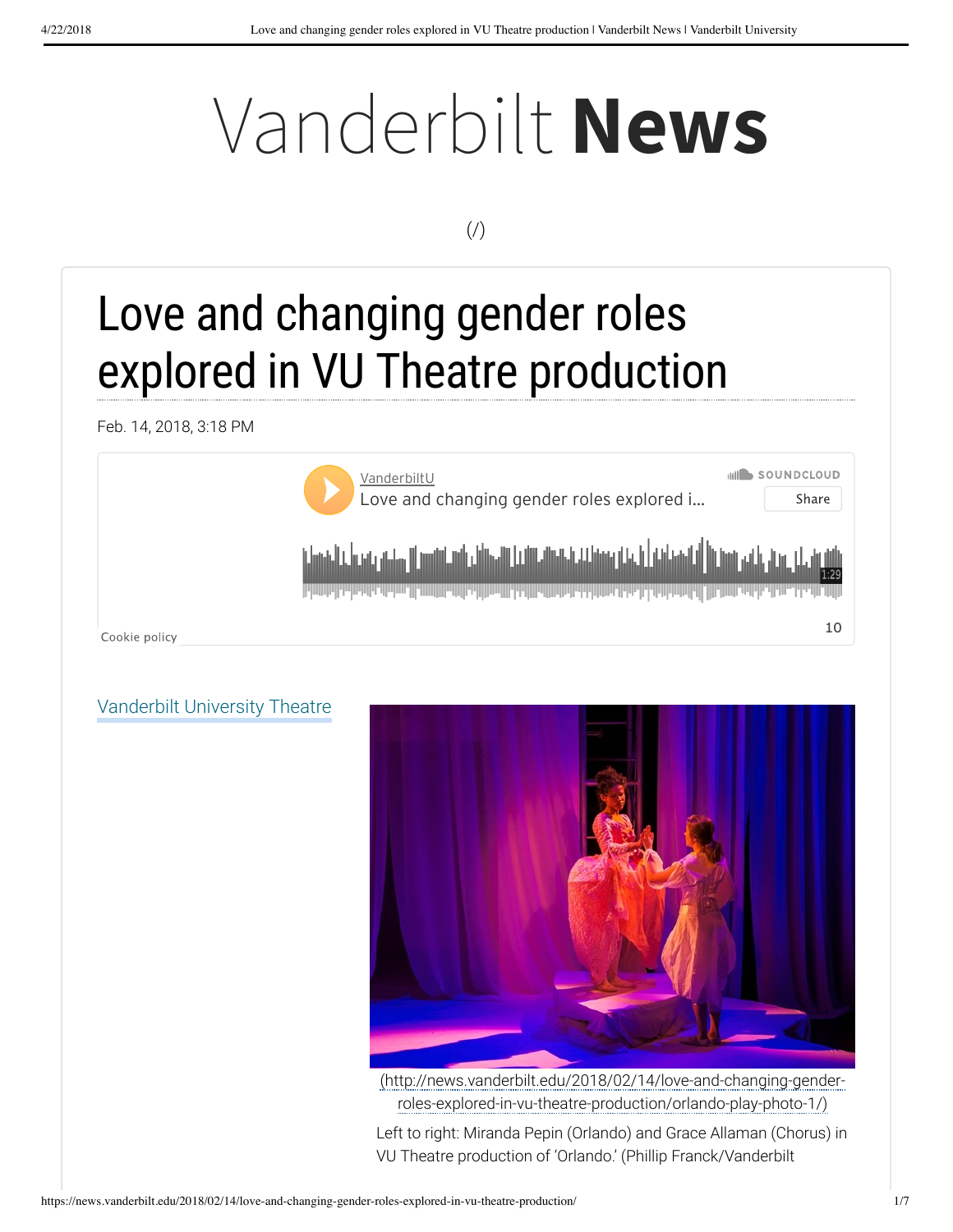(https://as.vanderbilt.edu/theatre/vut.php) will perform *Orlando*, an adaptation of a 1928 novel by Virginia Woolf, for two weekends starting Feb. 16.

The production, directed by Jessika Malone (https://actorsbridge.org/actors-bridge/jessikasbio/), a Fred Coe Artist-in-Residence, will be performed in Neely Auditorium (https://as.vanderbilt.edu/theatre/directions.php) at 8 p.m. Feb. 16, 17, 23 and 24. Performances also are scheduled at 2 p.m. Feb. 18 and 7 p.m. Feb. 21.

"As an exploration of gender, love and sexuality, *Orlando* takes us on a journey of selfdiscovery and self-reflection applicable even today," said Malone, who directed VU Theatre's production of the absurdist comedy *Gnit* last spring. She earned her M.F.A. in directing from Illinois State University after receiving a bachelor of arts in theatre from Belmont University.

The Vanderbilt production is playwright Sarah Ruhl's adaptation of Woolf's story, with the main character living through centuries first as a man and later as a woman.



(http://news.vanderbilt.edu/2018/02/14/love-and-changing-gender-roles-explored-in-vutheatre-production/orlando-play-photo-2/)"Beginning in Elizabethan London, Orlando first learns love under the regal gaze of Queen Elizabeth, but is soon wooed by the graceful yet masculine Princess Sasha of Russia," said Julie Jones, the production's dramaturg and a senior who is majoring in international development and social change.

"After many heartbreaks and false romances, Orlando escapes to Constantinople, where he awakes as a woman in the 18th century. Orlando returns to London, again struggling with deceitful archdukes before falling in love with a sailor, entering the 20th century, and finally finishing her epic poem."

Miranda Pepin, also a senior in the College of Arts and Science (https://as.vanderbilt.edu/), plays Orlando. She is majoring in physics with minors in theatre and scientific computing. Pepin performed in the Nashville Shakespeare Festival's signature program, Shakespeare in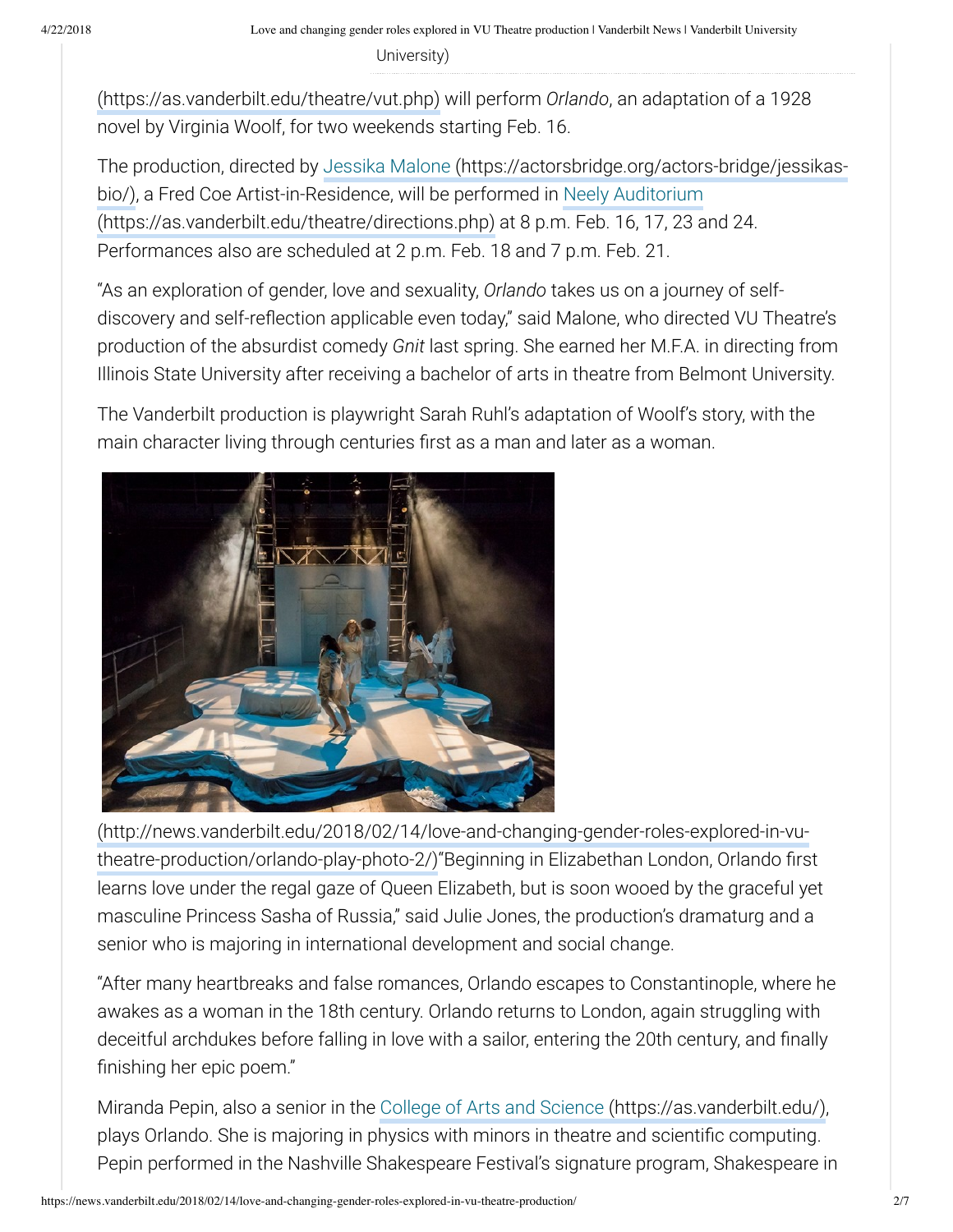4/22/2018 Love and changing gender roles explored in VU Theatre production | Vanderbilt News | Vanderbilt University

the Park, last summer. Other *Orlando* cast members include Grace Allaman, Mar Battistella, Annie Bradford, William Cummings, Sara Ernst, Colleen Guerry, Koryn Guile, Lauren Hurley, McKenzie Marshall, Lexi Perez, Raven Thompson and Josh van der Eerden.

Phillip Franck (https://as.vanderbilt.edu/theatre/people/franck.php), associate professor of theatre, is the set/lighting/audio designer, while Alexandra Sargent-Capps (https://as.vanderbilt.edu/theatre/people/sargent.php), senior lecturer in theatre, created the costumes. Matthew Stratton (https://as.vanderbilt.edu/theatre/people/stratton.php), senior lecturer in theatre, is *Orlando's* technical director.

General admission for *Orlando* is \$10. There are reduced prices for students. Reserve tickets here (https://secure.jotform.com/SarrattBoxOffice/vutheater), or pick them up at the Sarratt Box Office (http://www.vanderbilt.edu/studentcenters/services/ticket-sales/).

#### Share This Story

(https://www.facebook.com/sharer/sharer?

u=http%3A%2F%2Fvanderbi.lt%2Fjguw6&picture=&title=.%40VUTheatre+offers+a+play+about+love+and+changin 24+at+Neely+Auditorium&description=.%40VUTheatre+offers+a+play+about+love+and+changing+gender+roles+ 24+at+Neely+Auditorium&redirect\_uri=http://facebook.com/) Tweet .@VUTheatre offers a play about love and changing gender roles Feb. 16-24 at Neely Auditorium

#### Media Inquiries

Ann Marie Deer Owens (https://news.vanderbilt.edu/author/annmarieowens/) · (615) 322-NEWS · **<u>■ (mailto:annmarie.owens@vanderbilt.edu?subject=Question about news story (Love and</u>** changing gender roles explored in VU Theatre production))

#### Explore Story Topics

audio (https://news.vanderbilt.edu/section/audio/) myVU (https://news.vanderbilt.edu/section/myvu/) myVU News (https://news.vanderbilt.edu/section/myvu/myvu-news/) releases (https://news.vanderbilt.edu/section/releases/) Alex Sargent-Capps (https://news.vanderbilt.edu/tag/alex-sargent-capps/) Arts and Science (https://news.vanderbilt.edu/tag/arts-and-science/) astronomy and physics (https://news.vanderbilt.edu/tag/astronomy-and-physics/) audio (https://news.vanderbilt.edu/tag/audio/) Department of Theatre (https://news.vanderbilt.edu/tag/department-of-theatre/)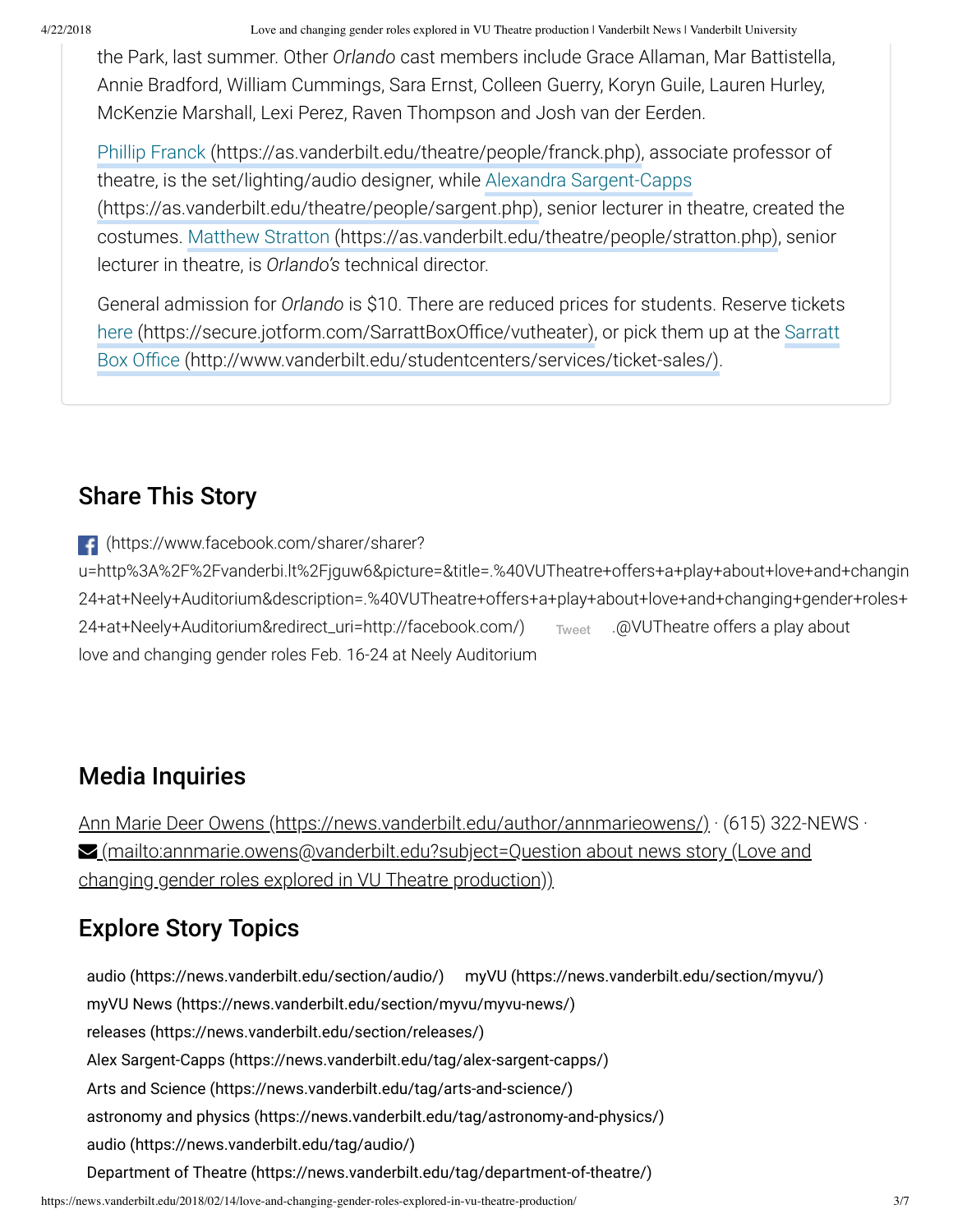4/22/2018 Love and changing gender roles explored in VU Theatre production | Vanderbilt News | Vanderbilt University

Fred Coe Residency in theater (https://news.vanderbilt.edu/tag/fred-coe-residency-in-theater/) gender (https://news.vanderbilt.edu/tag/gender/) Matthew Stratton (https://news.vanderbilt.edu/tag/matthew-stratton/) Phillip Franck (https://news.vanderbilt.edu/tag/phillip-franck/) podcast (https://news.vanderbilt.edu/tag/podcast/) releases (https://news.vanderbilt.edu/tag/releases/) scientific computing minor (https://news.vanderbilt.edu/tag/scientific-computing-minor/) That's Vanderbilt (https://news.vanderbilt.edu/tag/thats-vanderbilt/) VU Theatre (https://news.vanderbilt.edu/tag/vu-theatre/)

#### **Related Stories**



VU Theatre performs alumnus' adaptation of absurdist comedy NOV 1, 2017 (https://news.vanderbilt.edu/2017/11/01/vu-theatre-performs-alumnusadaptation-of-absurdist-comedy/)



VU Theatre opens new season with adventure tale staged as radio drama SEP 27, 2017 (https://news.vanderbilt.edu/2017/09/27/vu-theatre-opens-new-seasonwith-adventure-tale-staged-as-radio-drama/)



A&S student featured in 2017 Shakespeare in the Park AUG 8, 2017 (https://news.vanderbilt.edu/2017/08/08/as-student-featured-in-2017 shakespeare-in-the-park/)

#### Subscribe (http://news.vanderbilt.edu/subscribe/)

There are lots of ways to keep up with Vanderbilt. Choose your preferred method.

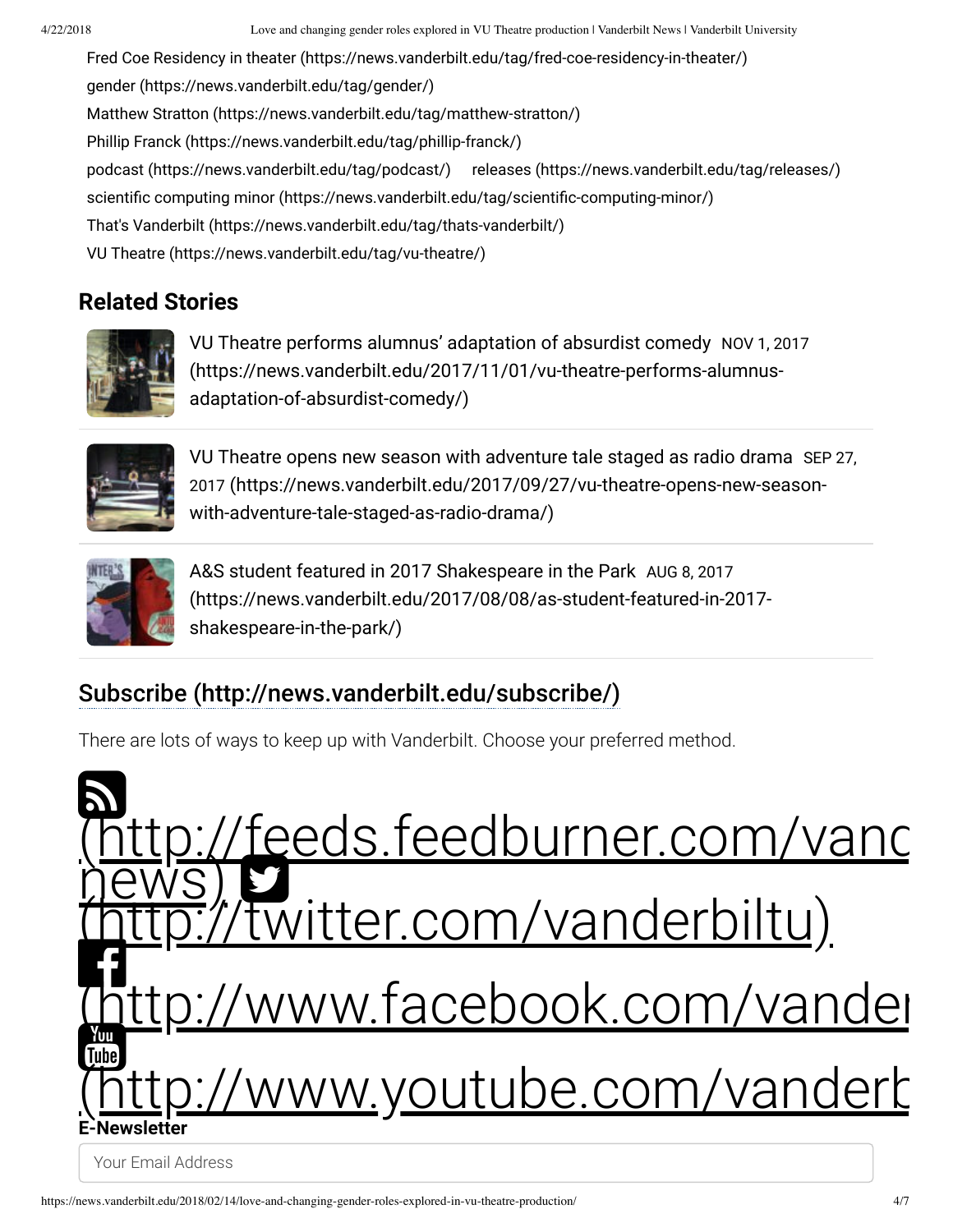Subscribe

More » (http://news.vanderbilt.edu/subscribe/)

### Upcoming Events

**22** APRIL 12:00 AM

#### Registation for Sarratt Youth Art Institute (https://events.vanderbilt.edu/index.php? eID=121360)

(http://api.addthis.com/oexchange/0.8/forward/facebook/offer?pco=tbxnj-

1.0&pubid=vanderbilt&url=https://events.vanderbilt.edu/index.php?eID=121360)

- (http://api.addthis.com/oexchange/0.8/forward/twitter/offer?pco=tbxnj-
- 1.0&pubid=vanderbilt&url=https://events.vanderbilt.edu/index.php?eID=121360)



#### Student Recital: Olivia Hunt, cello (https://events.vanderbilt.edu/index.php? eID=121951)

(http://api.addthis.com/oexchange/0.8/forward/facebook/offer?pco=tbxnj-

1.0&pubid=vanderbilt&url=https://events.vanderbilt.edu/index.php?eID=121951)

(http://api.addthis.com/oexchange/0.8/forward/twitter/offer?pco=tbxnj-

1.0&pubid=vanderbilt&url=https://events.vanderbilt.edu/index.php?eID=121951)



. . . . . . . . . . . . . .

#### America Creative: Portraits by Everett Raymond Kinstler (https://events.vanderbilt.edu/index.php?eID=120869)

(http://api.addthis.com/oexchange/0.8/forward/facebook/offer?pco=tbxnj-

1.0&pubid=vanderbilt&url=https://events.vanderbilt.edu/index.php?eID=120869)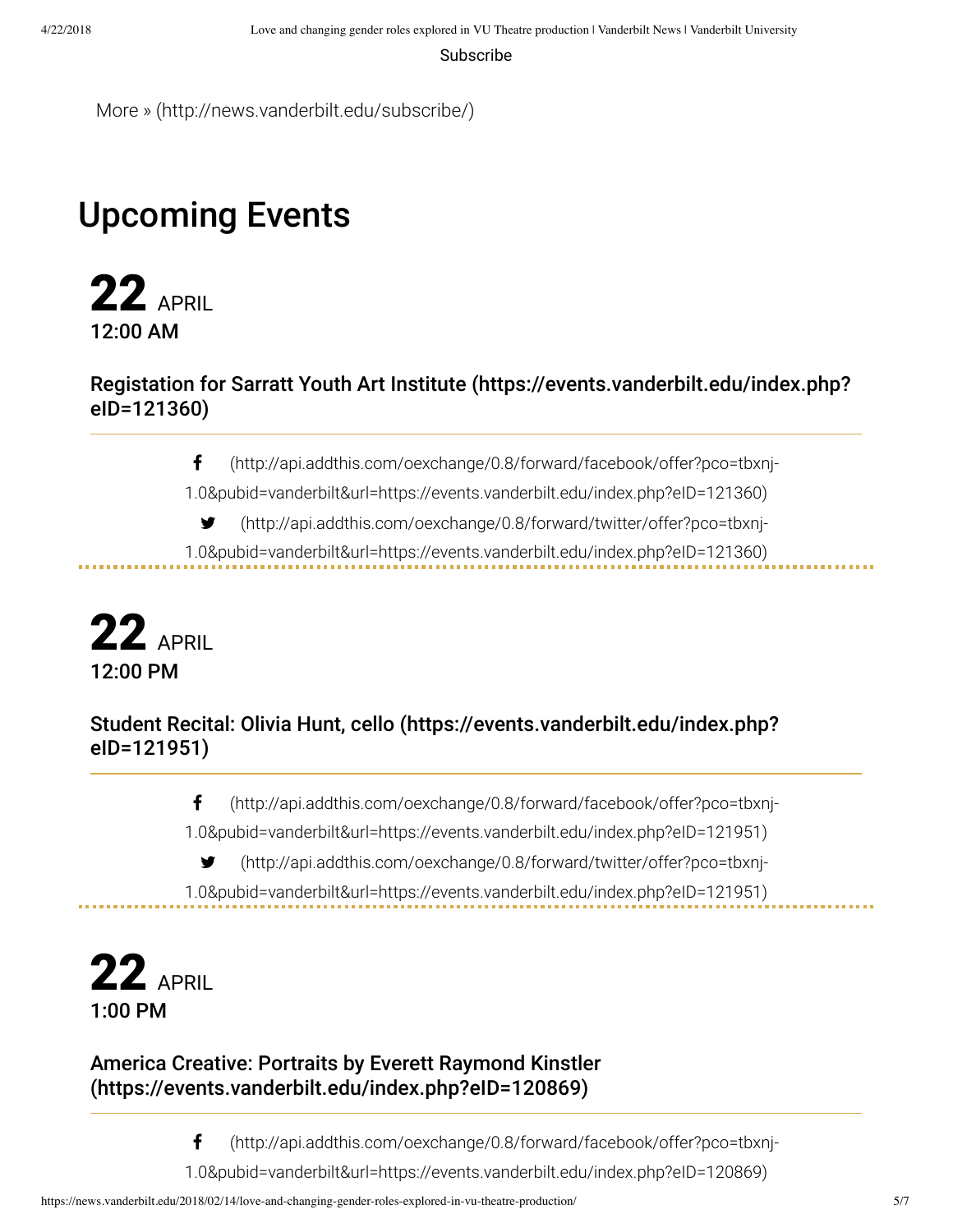(http://api.addthis.com/oexchange/0.8/forward/twitter/offer?pco=tbxnj-

1.0&pubid=vanderbilt&url=https://events.vanderbilt.edu/index.php?eID=120869)



............

#### Student Recital: Evan Bish, double bass (https://events.vanderbilt.edu/index.php? eID=121952)

(http://api.addthis.com/oexchange/0.8/forward/facebook/offer?pco=tbxnj-

1.0&pubid=vanderbilt&url=https://events.vanderbilt.edu/index.php?eID=121952)

(http://api.addthis.com/oexchange/0.8/forward/twitter/offer?pco=tbxnj-

1.0&pubid=vanderbilt&url=https://events.vanderbilt.edu/index.php?eID=121952)-------------

MORE EVENTS » (https://events.vanderbilt.edu/calendar/list?xtags=myvu-featured)